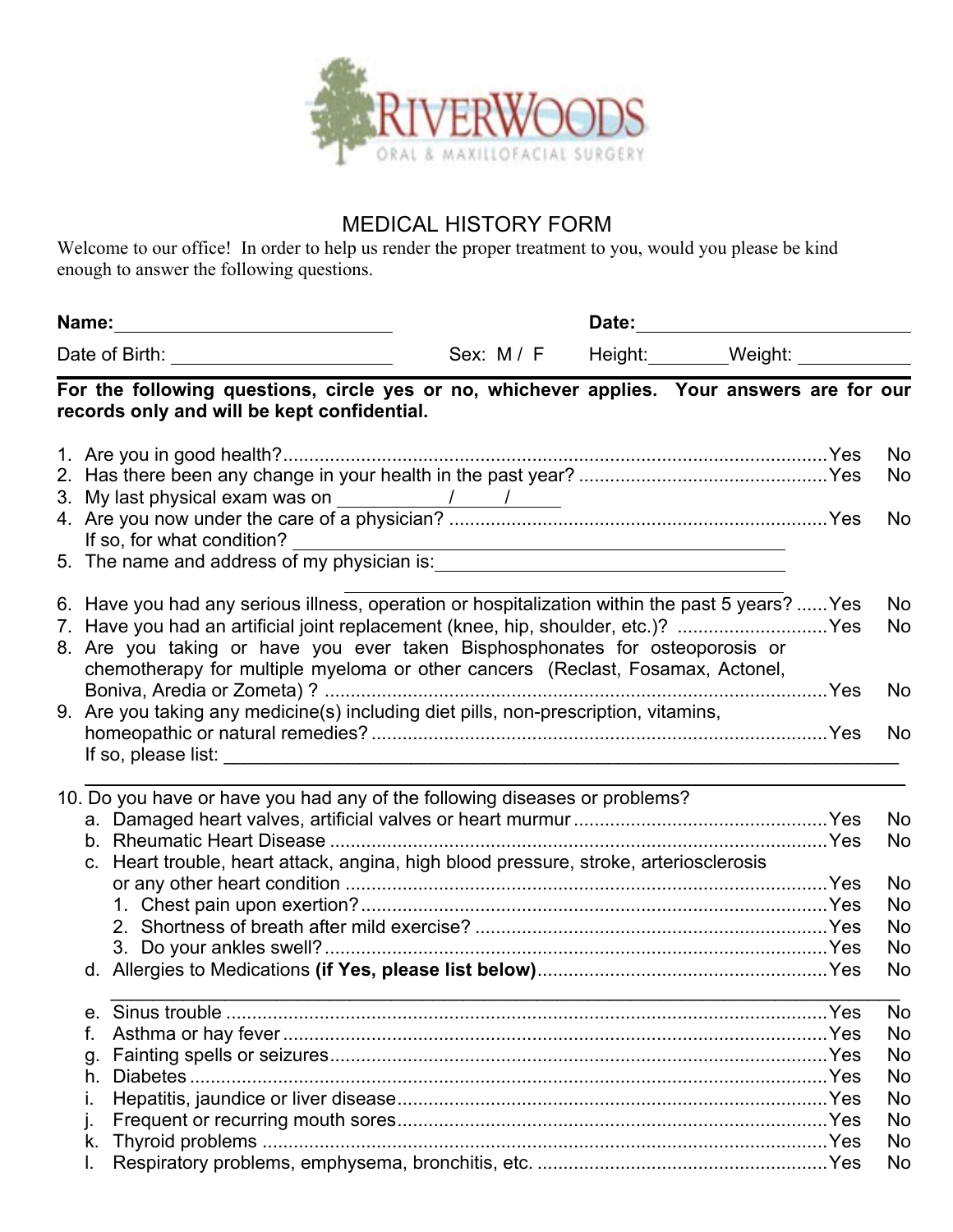|             |                                                                                                                                                                                                                                      | <b>No</b> |
|-------------|--------------------------------------------------------------------------------------------------------------------------------------------------------------------------------------------------------------------------------------|-----------|
|             |                                                                                                                                                                                                                                      | No.       |
|             |                                                                                                                                                                                                                                      | No.       |
| p.          |                                                                                                                                                                                                                                      | No.       |
|             |                                                                                                                                                                                                                                      | No.       |
| r.          |                                                                                                                                                                                                                                      | No        |
| $S_{\cdot}$ |                                                                                                                                                                                                                                      | <b>No</b> |
| t.          |                                                                                                                                                                                                                                      | <b>No</b> |
| u.          |                                                                                                                                                                                                                                      | No        |
| V.          |                                                                                                                                                                                                                                      | No.       |
|             | w. Any disease, drug or transplant operation that has depressed your immune system Yes                                                                                                                                               | No        |
|             |                                                                                                                                                                                                                                      | No        |
|             |                                                                                                                                                                                                                                      | <b>No</b> |
|             |                                                                                                                                                                                                                                      | No.       |
|             |                                                                                                                                                                                                                                      | No        |
|             |                                                                                                                                                                                                                                      | No        |
|             | 15. Are you allergic to or have you had a reaction to:                                                                                                                                                                               |           |
|             |                                                                                                                                                                                                                                      | No.       |
|             |                                                                                                                                                                                                                                      | <b>No</b> |
|             |                                                                                                                                                                                                                                      | <b>No</b> |
| d.          |                                                                                                                                                                                                                                      | <b>No</b> |
|             |                                                                                                                                                                                                                                      | No        |
| f.          |                                                                                                                                                                                                                                      | No.       |
| q.          |                                                                                                                                                                                                                                      | No.       |
|             |                                                                                                                                                                                                                                      | No.       |
|             |                                                                                                                                                                                                                                      | No.       |
|             | 16. Have you had any serious trouble associated with previous dental treatment? Yes                                                                                                                                                  | No        |
|             | If so, explain: <u>example and the set of the set of the set of the set of the set of the set of the set of the set of the set of the set of the set of the set of the set of the set of the set of the set of the set of the se</u> |           |
|             |                                                                                                                                                                                                                                      |           |
|             | 17. Do you have any other condition or disease you think the doctor should know about?  Yes<br>If so, explain:                                                                                                                       | <b>No</b> |
|             |                                                                                                                                                                                                                                      | No        |
|             | How much?                                                                                                                                                                                                                            |           |
|             | 19. Is there any past history of alcohol or chemical dependency or emotional disorder                                                                                                                                                |           |
|             |                                                                                                                                                                                                                                      | No.       |
|             |                                                                                                                                                                                                                                      | No        |
|             |                                                                                                                                                                                                                                      | No        |
|             |                                                                                                                                                                                                                                      | No        |
|             |                                                                                                                                                                                                                                      |           |
| Women       |                                                                                                                                                                                                                                      |           |
|             |                                                                                                                                                                                                                                      | No        |
|             |                                                                                                                                                                                                                                      | No        |
|             |                                                                                                                                                                                                                                      | No        |
|             |                                                                                                                                                                                                                                      | No        |
|             |                                                                                                                                                                                                                                      |           |
|             | <b>Chief Dental Complaint:</b>                                                                                                                                                                                                       |           |

I have read and understand the above. Any questions I had about this form have been answered and I understand the answers. I understand it is my responsibility to fill out the form correctly and completely.